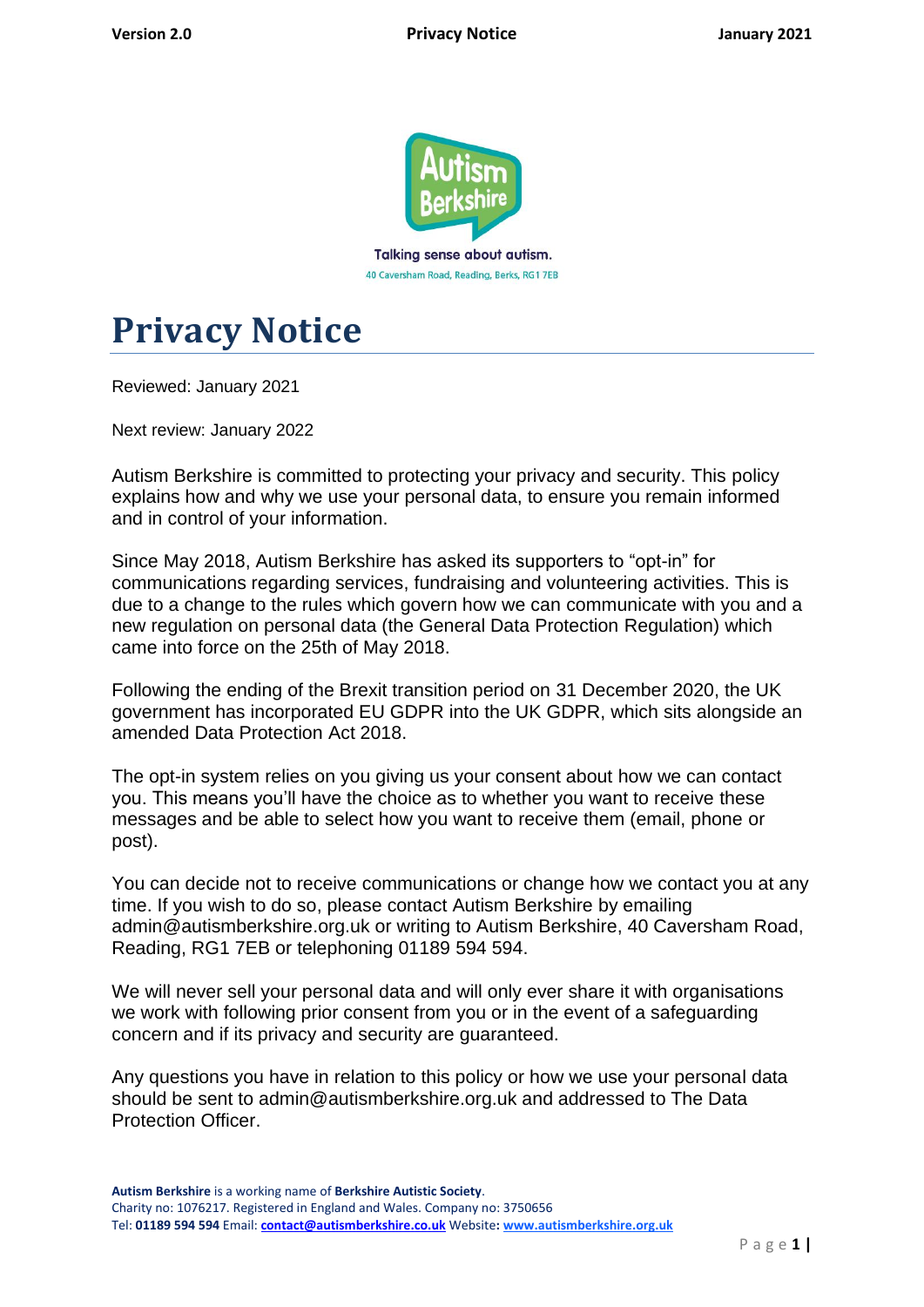# **1. About us**

Your personal data (i.e. any information which identifies you, or which can be identified as relating to you personally) will be collected and used by Autism Berkshire (charity no. 1076217) For the purposes of data protection law, Autism Berkshire will be the data controller.

#### **2. What information we collect**

#### **Personal data you provide**

We collect data you provide to us. This includes information you give to us when registering or booking events with Autism Berkshire. This is likely to include personal details (name, date of birth, gender, email, address, telephone etc.).

Your involvement with Autism Berkshire will result in personal data being created. This will include services that you have accessed with Autism Berkshire.

#### **Information we generate**

We conduct analysis on the information we hold, which can in turn generate personal data. For example, by analysing feedback provided by you about accessing Autism Berkshire services, we are able to inform funders of the difference the services have made to families. No individual information will be passed to funders, apart from for the Berkshire West Autism & ADHD Support Service, *see below*.

#### **Anonymised data**

We may aggregate and anonymise personal data so that it can no longer be linked to any particular person. This information is used for reporting to funders (other than Berkshire West NHS Clinical Commissioning Group) and helps us to show the difference made by the advice and support we offer to service users.

#### **Information from third parties**

We may collect information from social media where you have given us permission to do so, or if you post on one of our social media pages.

#### **Sensitive personal data**

We do collect and store sensitive personal data (such as information relating to health) about service users. We do take extra care to ensure your privacy rights are protected. This information is held on a secure database.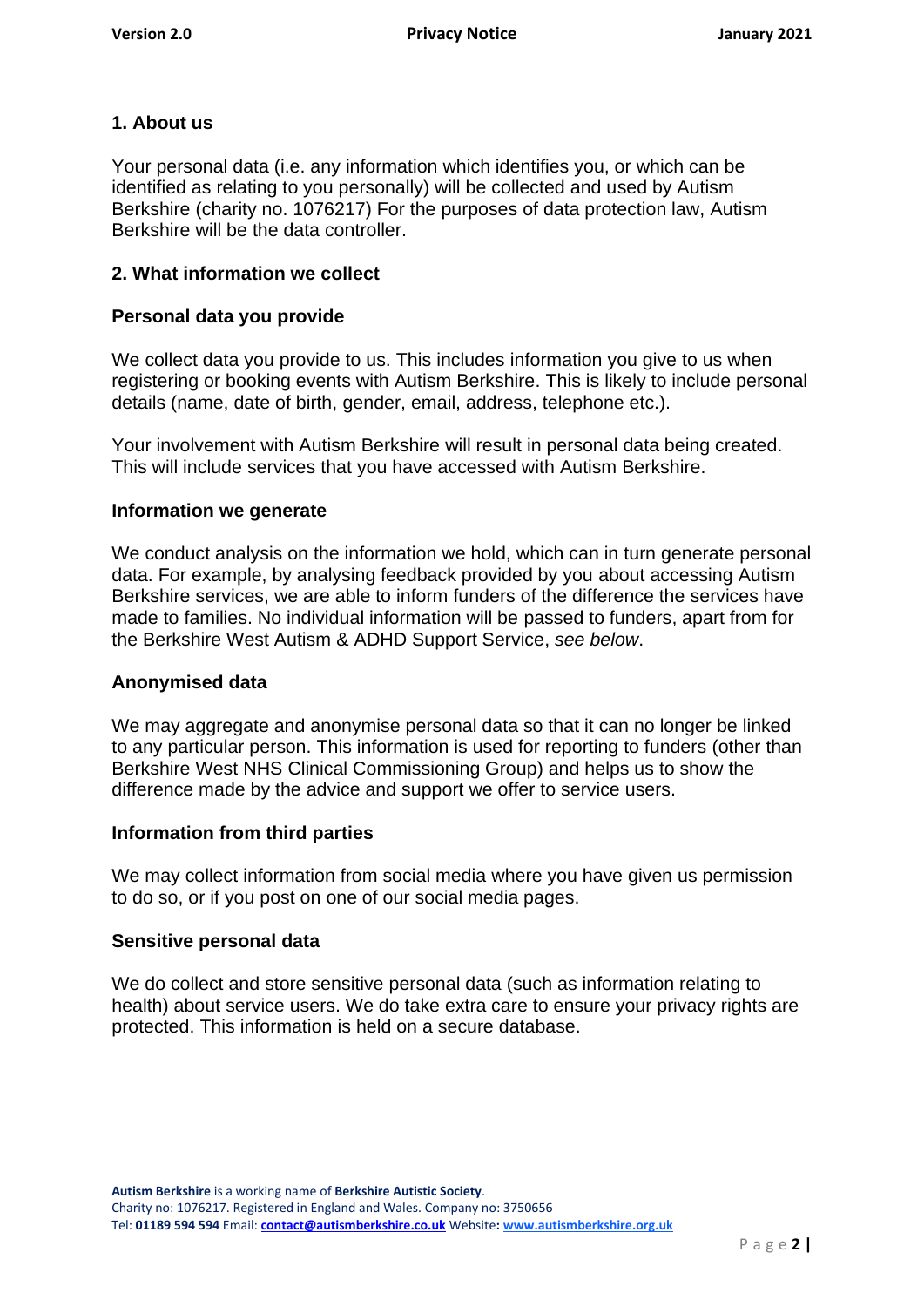## **Berkshire West Autism & ADHD Support Service**

The above service is provided by Autism Berkshire on behalf of the Berkshire West NHS Clinical Commissioning Group (CCG) to support children, young people and adults aged up to 25, both prior to assessment and after diagnosis. The service is open to children, young people aged 0 to 25 and their families who are registered with a Berkshire West NHS CCG GP surgery and are presenting with a need relating to Autism and/or ADHD.

Autism Berkshire is providing the main services under this agreement. Autism Berkshire has subcontracted ADHD support and children and young people's social interaction and skills groups to Parenting Special Children, a registered charity number 1141172, with specialisms in ADHD and children's support. Autism Berkshire will seek your consent if we recommend a referral to Parenting Special Children, and will gain your consent before any information is shared with the charity.

In order that the Berkshire West Autism & ADHD Support Service contributes to the NHS's national access standards, the CCG requires that the charity collects information about attendances and outcome measures of: workshops, home visits, and children and young people's groups and submits this to the NHS Mental Health Services Data Set (MHSDS). The data submitted includes date of birth of the child or young person, gender, ethnicity, postcode, name of GP practice and diagnosis, and date of attendance. If a parent or carer attends a workshop, this is reported as indirect contact and if a child attends a group, this is reported as direct contact.

The MHSDS has a number of uses including: commissioning services, clinical audit, research, service planning, inspection and regulation, monitoring government policies and legislation, local and national performance management and benchmarking, and national reporting and analysis.

MHSDS statistics offer a comprehensive national picture of the use of specialist mental health, learning disabilities and autism spectrum disorder services in England. It can be used by policymakers, commissioners, mental health service users, and members of the public.

#### **Volunteers**

If you are a volunteer (whether specifically for Autism Berkshire, or if you are helping us for other reasons - for example you work for another organisation which is running an event with us) then we may collect extra information about you (e.g. references, criminal records checks, details of emergency contacts, medical conditions etc.) This information will be retained for legal reasons, to protect us (including in the event of an insurance or legal claim) and for safeguarding purposes.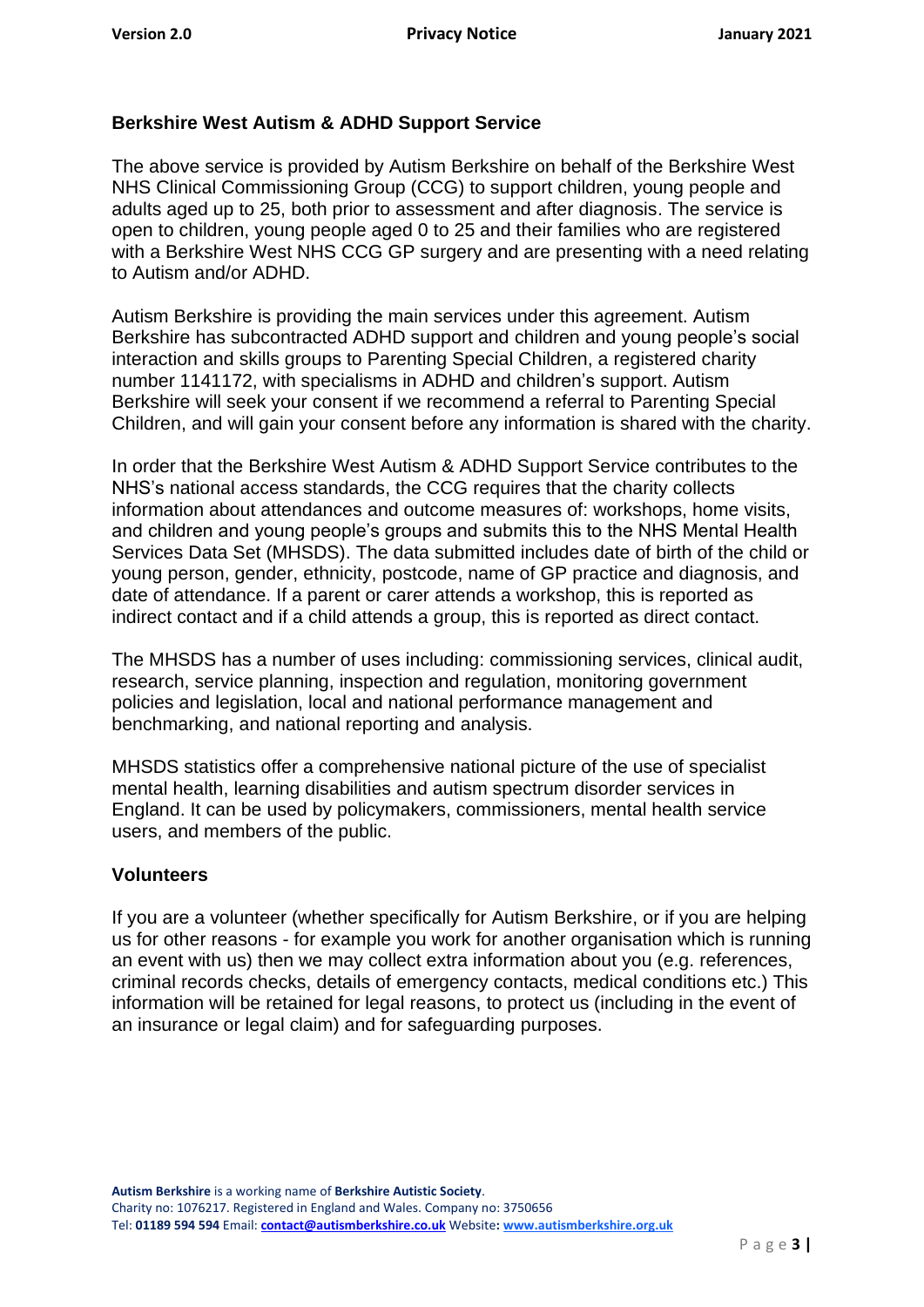# **3. How we use information**

We only ever use your personal data with your consent, or where it is necessary in order to:

- enter into, or perform, a contract with you;
- comply with a legal duty;
- protect your vital interests;

● for our own (or a third party's) lawful interests, provided your rights don't override these.

In any event, we will only use your information for the purpose or purposes it was collected for (or else for closely-related purposes):

#### **Marketing**

We use personal data to communicate with people, to promote Autism Berkshire and to help with fundraising. This includes keeping you up to date with our news, services, campaigns and fundraising information.

## **Administration**

We use personal data for administrative purposes (i.e. to carry out our services). This includes:

- receiving donations (e.g. direct debits or Gift Aid instructions);
- maintaining databases of our volunteers, service users;
- fulfilling orders for services (whether placed online, over the phone or in person);
- helping us respect your choices and preferences

# **4. Disclosing and sharing data**

We will never share your data with any third party without your permission.

#### **5. Marketing**

Since May 2018, Autism Berkshire has asked its supporters to "opt-in" for most communications. This includes all our marketing communications.

This means you have the choice as to whether you want to receive these messages and are able to select how you want to receive them (post, phone, email, text).

You can decide not to receive communications or change how we contact you at any time. If you wish to do so, please contact Autism Berkshire by emailing admin@autismberkshire.org.uk or by writing to Autism Berkshire, 40 Caversham Road, Reading, RG1 7EB or telephoning 01189 594 594.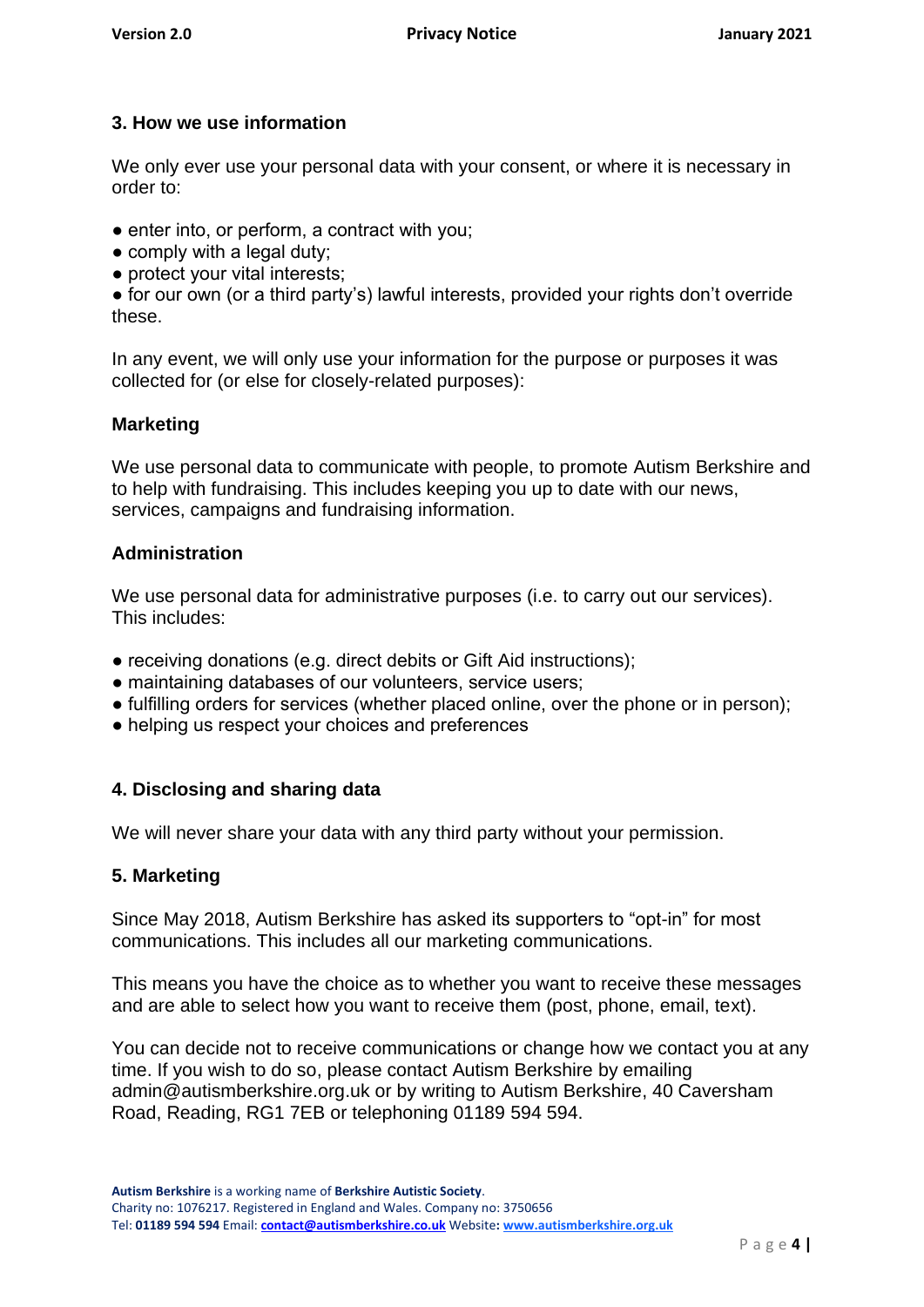What does 'marketing' mean?

Marketing does not just mean offering things for sale, but also includes news and information about:

- our charity
- volunteering opportunities
- appeals and fundraising
- our events
- services

#### **Newsletters**

Regular newsletters are emailed to our members, providing information regarding services. Newsletters are also sent to service users who have signed up to receive them.

#### **Fundraising**

As a charity, we rely on donations and support from others to continue to offer free and low-cost services. We will contact members and supporters with fundraising material and communications. This might be about an appeal or to suggest ways you can raise funds (e.g. a sponsored event or activity).

As with other marketing communications, we'll only contact you specifically about fundraising if you've opted into receiving marketing from us (and you can, of course, unsubscribe at any time).

#### **Photographs, pictures, on our website or social media or virtual delivery of events**

Permission will always be obtained for photographs and pictures.

Due to the global Covid-19 pandemic, the charity has moved to deliver services online through the use of Microsoft Teams or Zoom for events. To ensure the security of data of participants, we will only ever send a link to these virtual events to those that have contacted us to indicate their wish to participate. Attendees should be aware that, by joining such an event, their name will be visible to other participants, as will their audio and video feed unless they choose to switch this off. The charity will not record or store these virtual events for later playback.

#### **Information for parents**

We take great care to protect and respect the rights of individuals in relation to their personal data, especially in the case of children. If your child is under 18, we'll only use his or her personal data with your consent.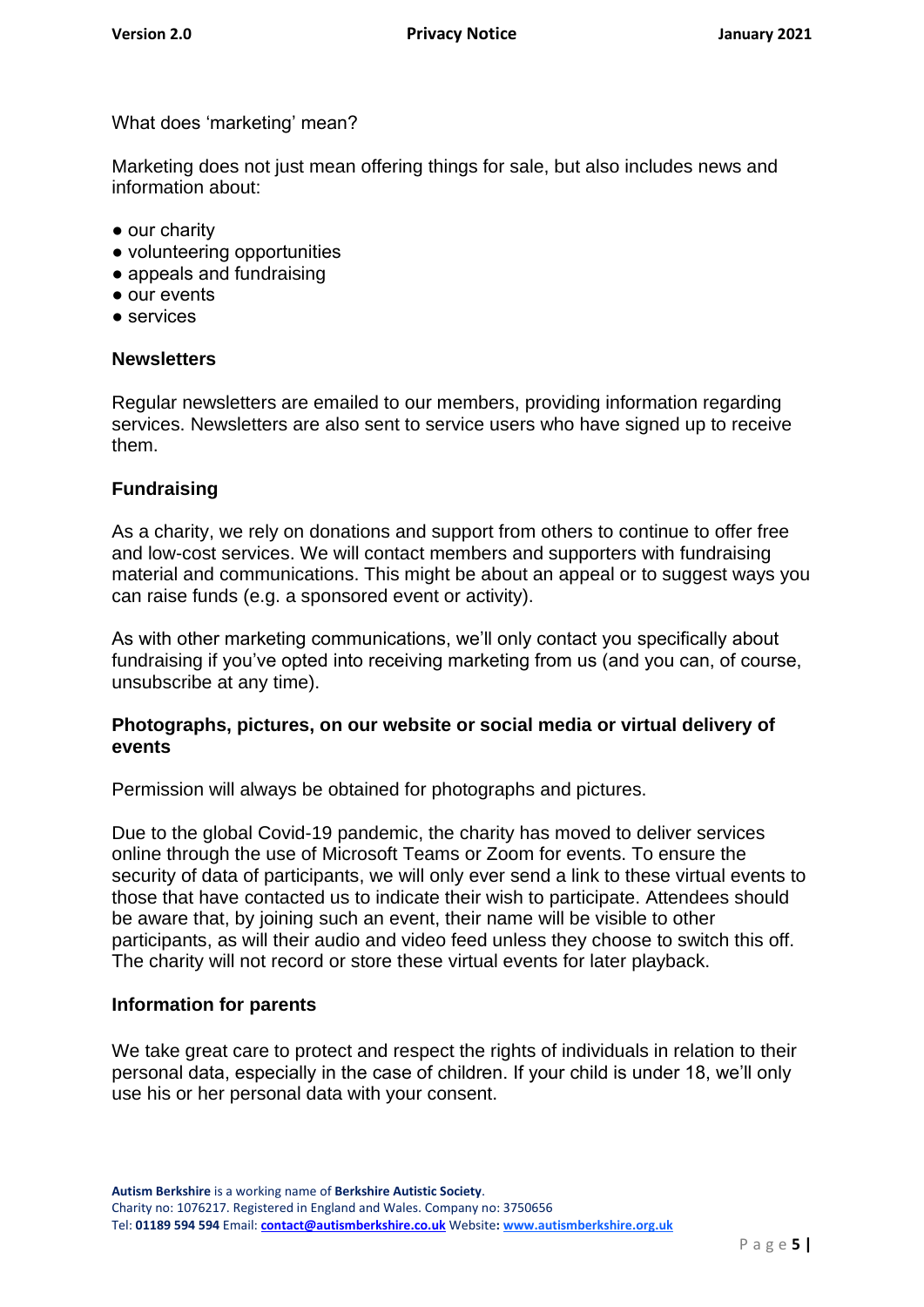## **6. How we protect data**

We employ a variety of physical and technical measures to keep your data safe and to prevent unauthorised access to, or use or disclosure of your personal information.

Electronic data and databases are stored on secure computer systems and we control who has access to information (using both physical and electronic means). Our staff receive data protection training and we have a set of detailed data security procedures which personnel are required to follow when handling personal data.

All the data we store on Charity Log (our CRM system) is stored within the **United Kingdom.**

#### **Data in transit**

Sending information over the internet is generally not completely secure and we can't guarantee the security of your data while it's in transit. Any data you send is at your own risk. We have procedures and security features in place to keep your data secure once we receive it.

#### **7. Storage**

#### **Where we store information**

Your information is stored on our CRM database, hosted by CharityLog. CharityLog is accredited to ISO9001 for quality management and to IS027001 for system security. Paper records, where necessary will be kept in a locked, fireproof storage system at the Autism Berkshire offices to which only authorised staff have access. Where staff are working from home for an extended period, the CEO may give permission for paper records to be taken off site, where such records are required for the member of staff to perform their duties, so long as they are stored in the same manner as when held at the charity's offices.

We will only use and store information for so long as it is required for the purposes it was collected for. We review what information we hold and delete what is no longer required.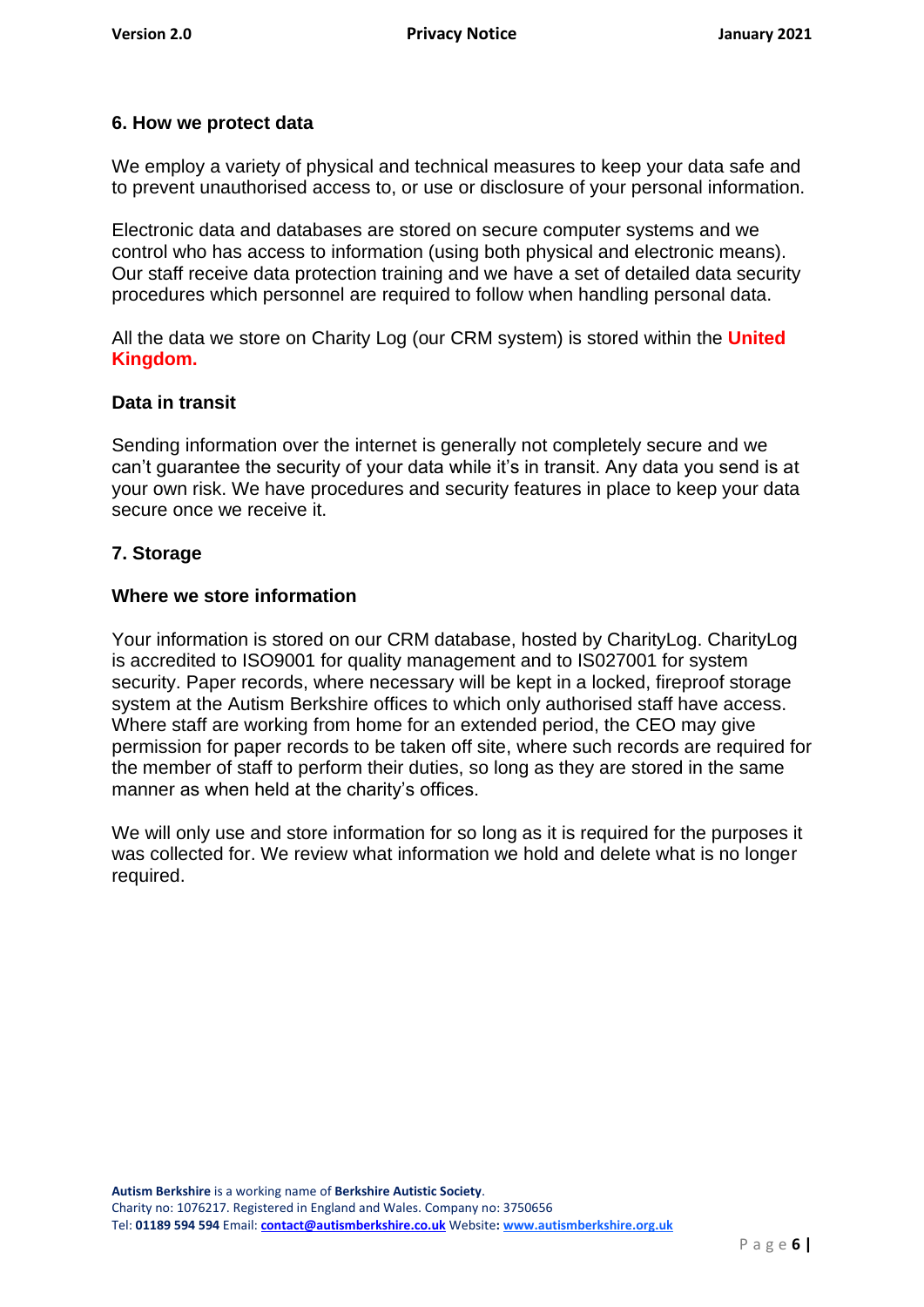# **8. Keeping you in control**

We want to ensure you remain in control of your personal data. Part of this is making sure you understand your legal rights, which are as follows:

• the right to confirmation as to whether or not we have your personal data and, if we do, to obtain a copy of the personal information we hold (this is known as subject access request)

• the right to have your data erased (though this will not apply where it is necessary for us to continue to use the data for a lawful reason)

• the right to have inaccurate data rectified

Please keep in mind that there are exceptions to the rights above and, though we will always try to respond to your satisfaction, there may be situations where we are unable to do so.

## **9. Complaints**

You can complain to Autism Berkshire directly by contacting our data protection officer using the details set out above. If wish to make a complaint (including a complaint about fundraising activity) which does not directly relate to your data protection and privacy rights, you can do so in accordance with our Complaints and Feedback Policy and Procedure, available on our website.

If you are not happy with our response, or you believe that your data protection or privacy rights have been infringed, you can complain to the UK Information Commissioner's Office, which regulates and enforces data protection law in the UK. Details of how to do this can be found at [www.ico.org.uk](http://www.ico.org.uk/)

#### **10. Links to other sites**

Our website may contain hyperlinks to other websites. We are not responsible for the content or functionality of any of those external websites. We suggest you read the privacy policy of any website before providing any personal information.

# **11. Changes to this Privacy Notice**

We will amend this Privacy Notice from time to time to ensure it remains up-to-date and accurately reflects how and why we use your personal data. The current version of our Privacy Notice will always be posted on our website.

This Privacy Notice was last updated on 15 January 2021.